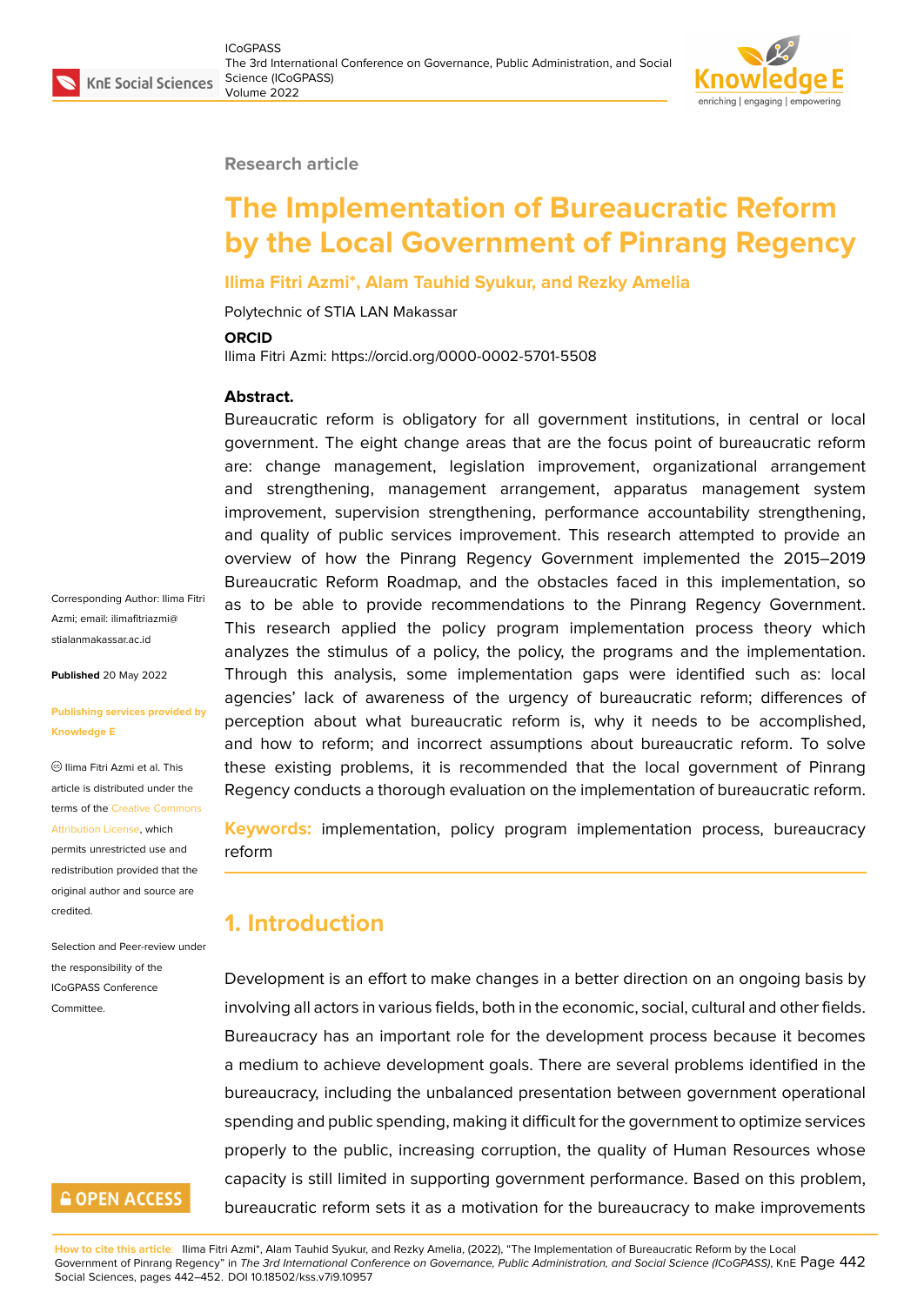so that governance can be in accordance with prioritized needs. So, to overcome this problem, bureaucratic reform has established a Bureaucratic Reform Road Map which describes the implementation of bureaucratic reform which contains a detailed and sustainable work plan which includes: person in charge, implementer, support, targets to be achieved, as well as the required budget. To make improvements and changes in the government administration system to ensure the effectiveness of an organization's ability to remain in line with the path of achieving the goals that have been set, it is important for the government to have good governance in the development process.

The Bureaucratic Reform Road Map is used as a tool for the government to achieve its goals in completing the process of the activities to be carried out. The Bureaucratic Reform Road Map is a visualization of the Operationalization of the Bureaucratic Reform Grand Design which is arranged every 5 (five) years. In eight areas on the technical implementation of Bureaucratic Reform where the government uses the Road Map as a reference, including: (1) Change Management; (2) Structuring of Legislative Regulations; (3) Organizational Structuring and Strengthening; (4) Governance Arrangement; (5) Structuring the HR Management System; (6) Strengthening Performance Accountability; (7) Improving the Quality of Public Services; (8) Strengthening Supervision.

The achievement of a bureaucratic reform goal depends on how the implementation of the bureaucratic reform takes place. Based on the strategic role of the roadmap in implementing bureaucratic reform, it will be important to examine how the implementation of bureaucratic reform takes place in Regency/City Governments. The research aims to provide an overview of how the Pinrang Regency Government implements the 2015 – 2019 Bureaucratic Reform Roadmap, especially the gap between the Bureaucratic Reform policy and its implementation in the field so that it can provide recommendations to the Pinrang Regency Government to improve the quality of the Bureaucratic Reform Roadmap implementation based on the obstacles faced in the implementation. Bureaucratic Reform Roadmap 2015 – 2019.

### **2. Literature Review**

Public policy implementation is defined by Jones as a set of activities or activities to carry out a program that is designed to have specific consequences or impacts, in which policy implementation consists of three prominent activities that play a very important role, including Organization, Interpretation, and Application [1].

Policy implementation research is being undertaken because, even though many laws and government programs are successfully impleme[n](#page-10-0)ted, failure to put public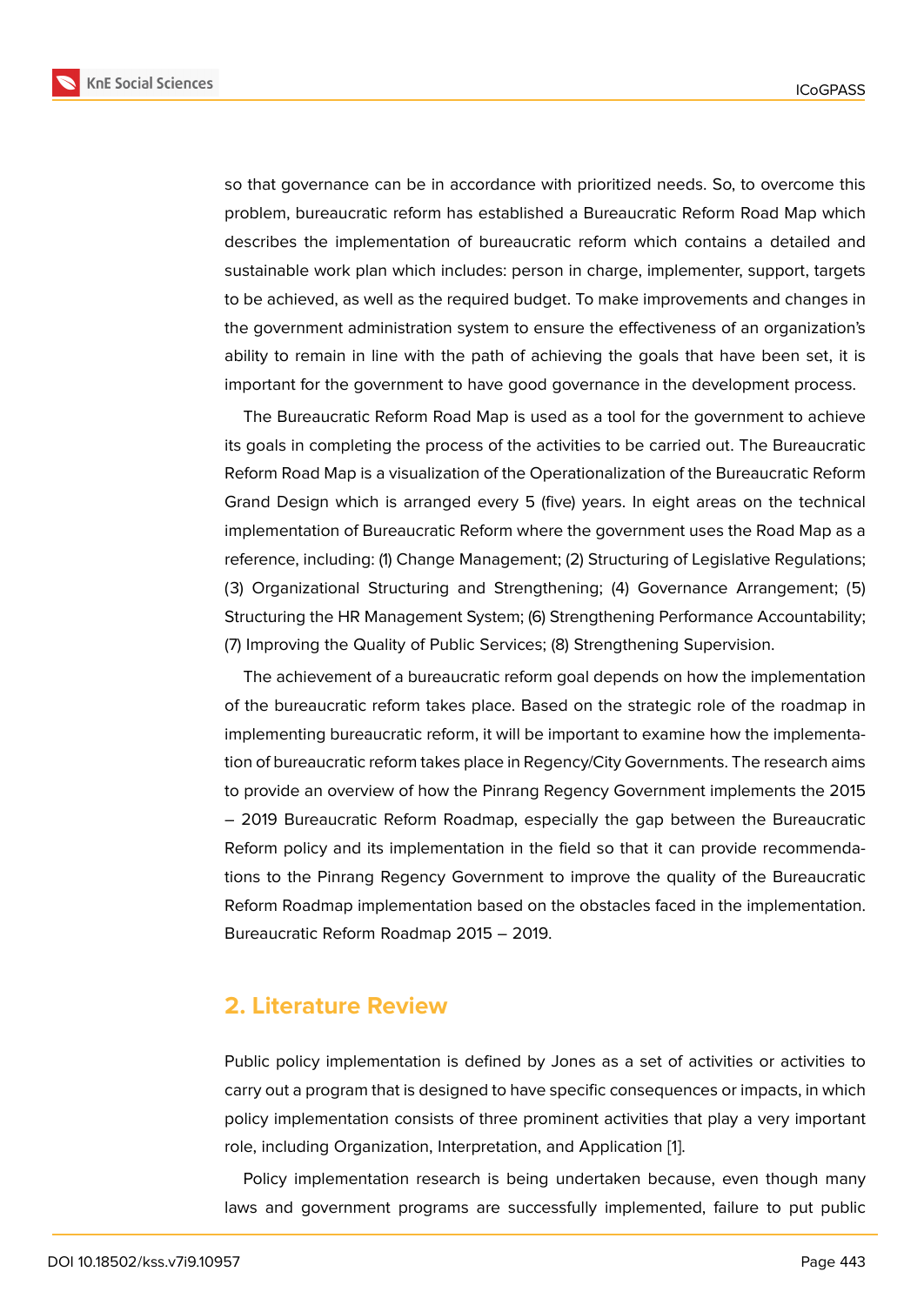policies into practice and deliver the desired outputs and outcomes is common [2]. Many social programs are publicly funded, and they are initiated and influenced by public policy, so understanding the policy implementation process is critical for policy evaluators. Furthermore, evaluators frequently assess policy or program implementati[on](#page-10-1) in order to inform ongoing programmatic decision making and to investigate how and why outcomes were or were not actually accomplished. As a result, the policy sciences, and particularly the literature on policy implementation, provide an important basis for examining implementation as a change process [3].

This study uses policy process theory proposed by Alexander [4]. According to Alexander, policy process could be explained through a model called Policy-Program-Implementation-Process. The implementation pr[oce](#page-10-2)ss, according to this model, begins with the first stimulus, which directs attention on a particular issue/goa[l,](#page-10-3) and is followed by stages linking intention to action, such as political mobilization and the development of policy, program (legislation, regulations, plans, and projects), and implementation. Stimulus is defined by the stage of issue/ problem recognition and articulation, or goal identification. The next phase is policy, which is a set of instructions from policymakers to policy implementers outlining both goals and methods for achieving those goals [4]. Policy implementers then work on programs, which are specific interventions designed to achieve specific goals, identifying resources to be deployed, relevant contexts or locations, the prescribed course of action, and the beneficiary population based [on](#page-10-3) policymakers' instructions. This program could be in the form of regulations, plans or projects. The last stage is implementation, which is a set of operation that delivers program to their intended beneficiaries [4].

Sedarmayanti argues that the bureaucracy is a government administration system that is carried out by civil servants based on laws and regulations [5]. The bureaucracy is characterized by its organizational str[uc](#page-10-3)ture which is described by the level at which officials within the organizational structure are appointed or appointed, the authority and limits of responsibility are regulated in regulations that ha[ve](#page-10-4) been made and known in advance, as well as validation and legalization of each decision. its ratification is determined by a mandate outside the organizational structure itself. Bureaucratic organizations are an element and order that contains structure and culture. Structure emphasizes the arrangement of an order, and culture contains values, systems, and habits carried out by the actors that reflect the behavior and attitude of its human resources [6].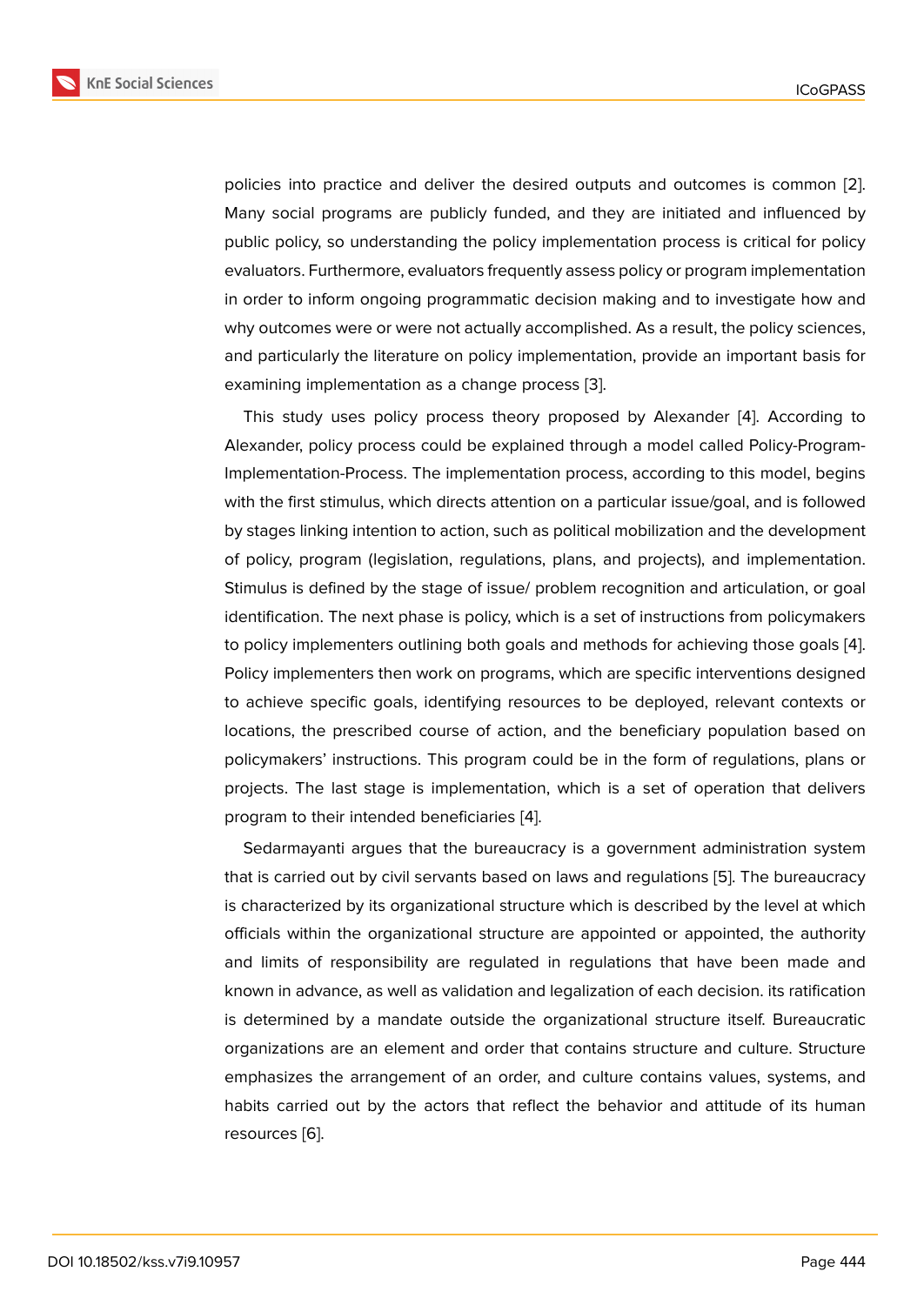**KnE Social Sciences** 



Basically, in the implementation of the bureaucratic reform roadmap, there will be eight changes in the local government bureaucracy in the aspects of legislation, organization, management, human resources, supervision and accountability if reforms and improvements are made to national policies in the field of apparatus. The intended change is a change in the mindset and culture of bureaucrats so that in the end the three main objectives of bureaucratic reform can be achieved, including a clean and corruption-free bureaucracy, improving the quality of services to the community and increasing the capacity and accountability of organizational performance. Thus, the public's trust in government agencies will also increase. This is what is called the ideal profile of the 2025 bureaucracy. Despite the fact that bureaucratic reform has been ongoing in Indonesia for a long time, there have not been many studies on bureaucratic reform, particularly in terms of policy implementation.

### **3. method**

This study employed a qualitative method with a descriptive approach. In this study, two methods were applied to obtain data, using the interview method and document review. The interviewees are actors who are directly involved and take an active part in the preparation and implementation of the bureaucratic reform roadmap in the Pinrang Regency Government. In addition to in-depth interviews, a Document Review was also carried out to focus on discussions that were guided by the rules issued by the central government to implement Bureaucratic Reform in Regional Governments, the rules that have been set by local governments including the implementation of Bureaucratic Reform, Roadmaps for Regional Government Bureaucratic Reform, as well as documents that can become evidence of the implementation of bureaucratic reform in local governments.

### **4. Results and Discussion**

This study examines the policy implementation process of the Policy Program Implementation Process model. In other words, this study tries to explain each stage of the policy process based on the stimulus, policy, program and implementation stages.

### a. Stimulus

In Indonesia nowadays, there are still many bureaucratic structures that have not been able to accommodate the aspirations and interests of the community so that many local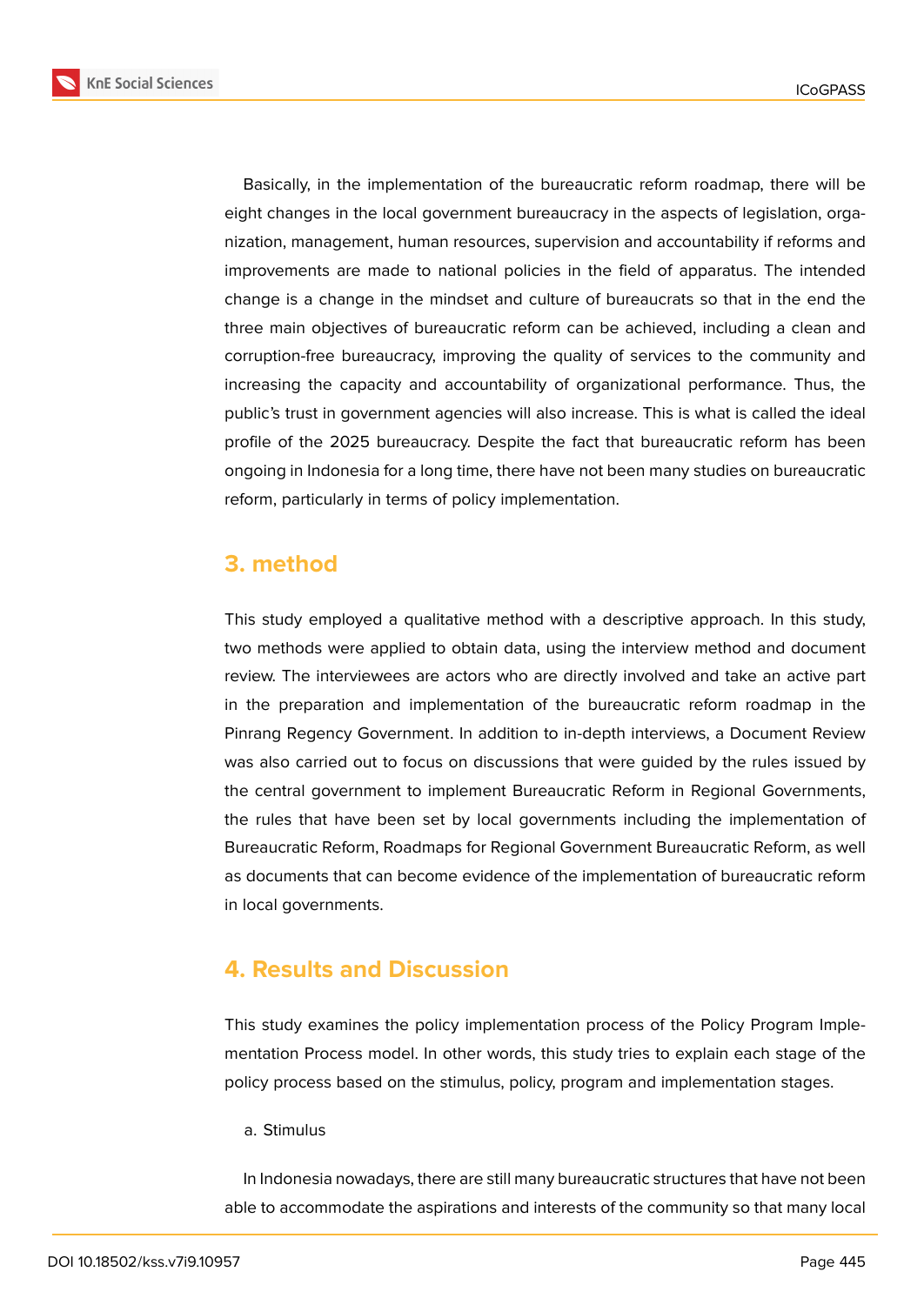government bureaucracies have a bad stigma/image in the community's perspective. S.H. Sarundajang in Adnan mentions a number of problems of bureaucratic weakness faced by local governments, such as the organizational structure and work procedures made by the local government seem to be quite limited to accommodate personnel in a structural position, low community participation, no transparency, the overlapping work mechanism and division of tasks makes dealing with local government difficult for internal parties and the community. Other issues raised include the continued politicization of civil servants, an unhealthy career system that fosters unhealthy competition, and the bureaucratic apparatus that is not yet prepared to meet the demands of change in many areas [7].

According to Romli, the image of bureaucracy in Indonesia is one of slowness, complication, impediment to progress, a focus on procedures rather than substance, and inefficie[nc](#page-10-5)y [8]. According to Karl D. Jackson in Romli, bureaucracy in Indonesia is a model of bureaucratic polity in which the accumulation of power in the state and the removal of society's role from the political and government space can be clearly seen [8]. This problem [tr](#page-10-6)iggers demands for changes and improvements to the government bureaucracy. regions so that they can develop further. Reforms to improve the negative stigma against government bureaucracies in Indonesia are of great urgency, especially [fo](#page-10-6)r local governments who are directly confronted and are the apparatus closest to the lowest strata of society. In order to improve the performance of local government and realize services that are prima for all levels of society, transformation needs to be done.

Killian in Rahmatunnisa argues that globalization is one of the factors that facilitate or enable bureaucratic reform in many countries in the world [9]. Bureaucratic reform in Indonesia began at the end of 1997 at the time of the multidimensional crisis that hit Indonesia where the collapse of the rupiah exchange rate which became an economic event at that time became a trigger as well as motivation for Ind[on](#page-10-7)esia to make changes and improvements in all fields. Reforms in the economic, legal, and political fields have been carried out first, and reforms in the bureaucracy will follow [10] and Rahmatunnisa also mentions the same thing [9]. Those previous factors are the stimulus of bureaucratic reform in Indonesia, for all government agencies in the level of ministry or local government, including Pinrang Regency. The aim of bureaucrati[c re](#page-10-8)form is none other than to improve the achieveme[nt](#page-10-7) of good governance and to play a role in improving support for local governments in developing and improving their performance.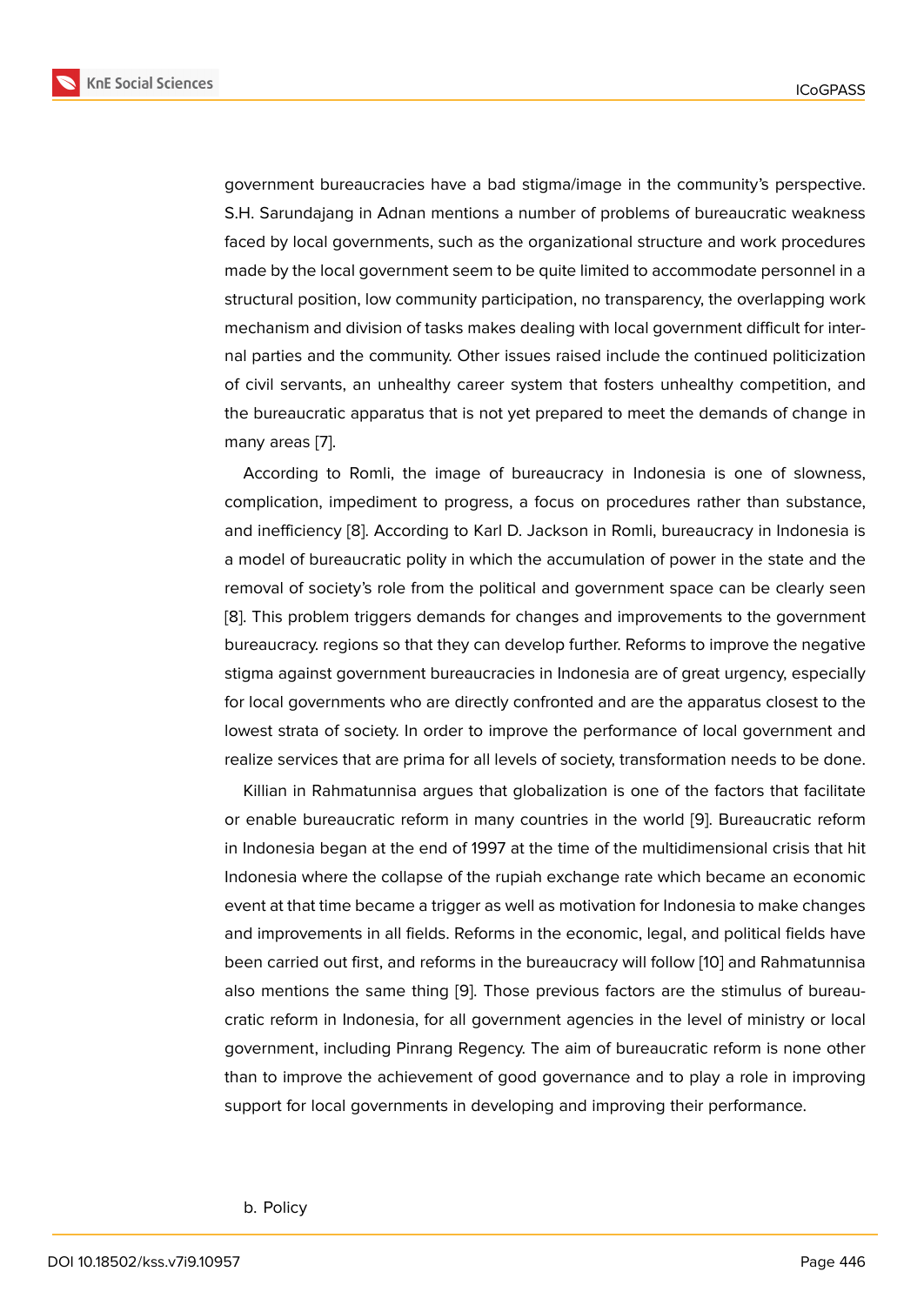**KnE Social Sciences** 

In Indonesia, the implementation of Bureaucratic Reform refers to regulations/regulations, including: Presidential Regulation number 81 of 2010 concerning the Grand Design of Bureaucratic Reform 2010 – 2025; Presidential Decree of the Republic of Indonesia Number 23 of 2010 concerning Amendments to Presidential Decree Number 14 of 2010 concerning the Establishment of the National Bureaucratic Reform Steering Committee and the National Bureaucratic Reform Team; Minister of State Apparatus Empowerment Regulation number 7 of 2011 concerning Guidelines for Submission of Documents for Proposed Bureaucratic Reform of Ministries/Institutions; Minister of State Apparatus Empowerment Regulation number 8 of 2011 concerning Guidelines for Assessing Documents of Proposed Implementation of Bureaucratic Reform; Minister of State Apparatus Empowerment Regulation number 9 of 2011 concerning Guidelines for Preparation of Bureaucratic Road Maps of Ministries/institutions and local governments; Minister of State Apparatus Empowerment Regulation number 10 of 2011 concerning Guidelines for the Implementation of Quick Wins; Minister of State Apparatus Empowerment Regulation number 11 of 2011 concerning Guidelines for the Implementation of Change Management Programs; Minister of State Apparatus Empowerment Regulation number 12 of 2011 concerning Guidelines for Management (Business Process); Minister of State Apparatus Empowerment Regulation number 13 of 2011 concerning Criteria and Measures of the Success of Bureaucratic Reform; Minister of State Apparatus Empowerment Regulation number 14 of 2011 concerning Guidelines for the Implementation of Knowledge Management Programs; Minister of State Apparatus Empowerment Regulation number 15 of 2011 concerning Approval Mechanisms for the Implementation of Bureaucratic Reform and Performance Allowances for Ministries/Agencies, Minister of State Apparatus Empowerment and Bureaucratic Reform Regulation of the Republic of Indonesia Number 14 of 2014 concerning Guidelines for Evaluation of Bureaucratic Reforms in Government Agencies, and the last one is Minister of State Apparatus Empowerment Regulation and Bureaucratic Reform Number 11 of 2015 concerning Road Map of Bureaucratic Reform 2015 – 2019.

Based on Presidential Regulation number 81 of 2010 concerning the Grand Design of Bureaucratic Reform 2010 – 2025, there are 8 areas/scopes in Bureaucratic Reform and its targets, which can be as follows:

#### 1. Change Management

The targets of change management include, among other things, an increase in the commitment of the leadership and employees of Ministries/Agencies in carrying out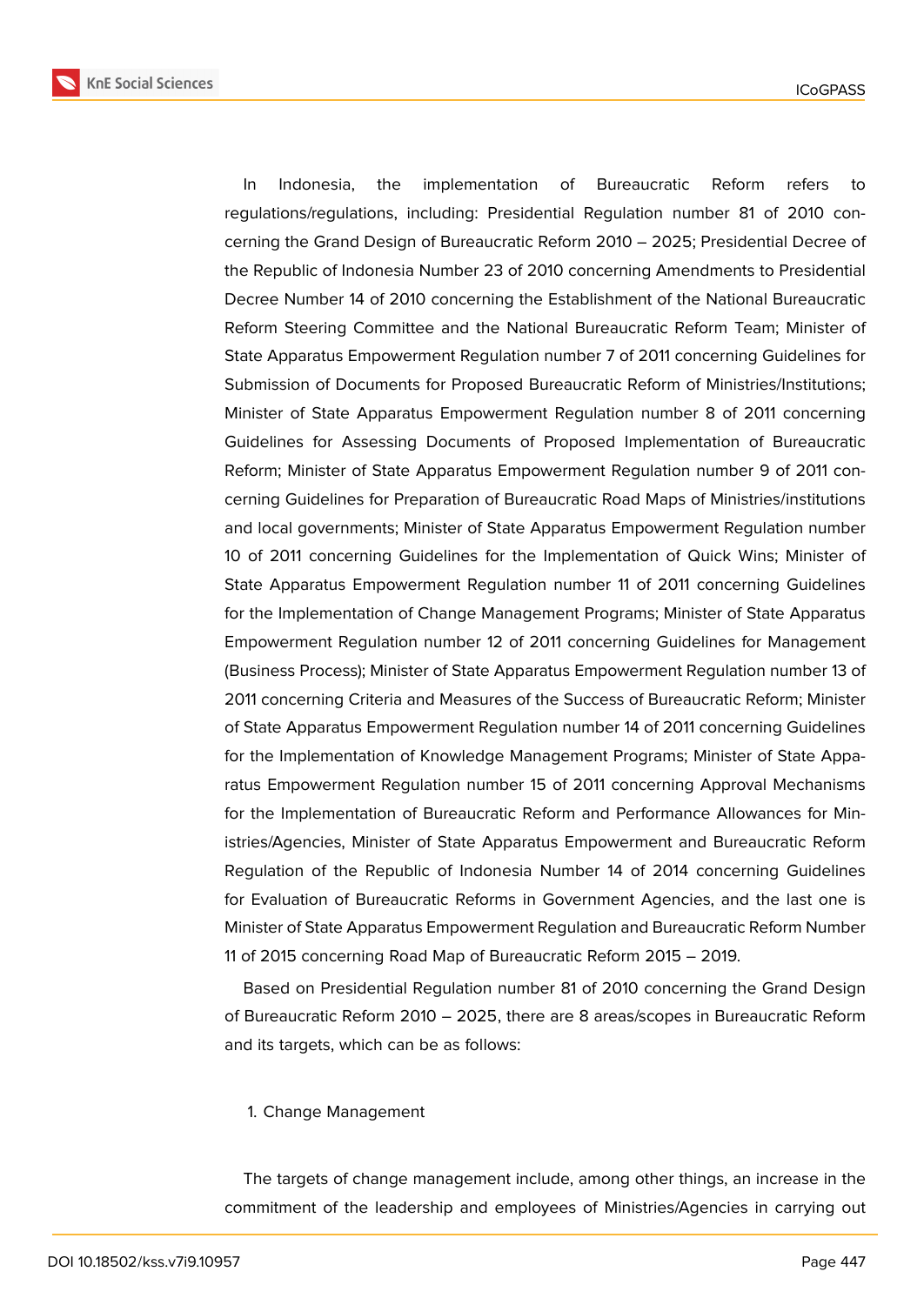

employee reform; There has been a change in the mindset and work culture of the Ministries/Institutions; The risk of failure that causes resistance to change decreases.

2. Legislation Improvement

The target of this arrangement is to reduce overlapping and disharmony of laws and regulations issued by Ministries/Institutions; There has been an improvement in the management of the Ministry/Agency legislation;

3. Organizational arrangement and strengthening

By arranging and strengthening organization, the institution could reduce the overlapping of main tasks and internal functions of Ministries/Institutions and increase the capacity of institutions in carrying out their main tasks and functions.

### 4. Management Arrangement

The targets for the management arrangement include, among others, increasing the use of information technology in the management process at the Ministry/Agency; Increased efficiency and effectiveness of government management processes in Ministries/Agencies; the performance of Ministries/Institutions increases;

### 5. Apparatus Management System Improvement

In this arrangement of human resources, it is hoped that there will be an increase in the professionalism of the human resources of the apparatus in each institution and the effectiveness of the management of the human resources of the apparatus will increase in each institution.

### 6. Supervision Strengthening

With supervision, the following conditions can be achieved: The higher the level of compliance with the management of State finances by each Institution; There is an increase in the effectiveness of State financial management in each Institution; The occurrence of the status of audit opinion on the management of State finances in each Institution; reduction of the level of authority in each Institution.

### 7. Performance Accountability Strengthening

In this area of change, it is hoped that the performance of the agencies will increase and the accountability of Agency will increase.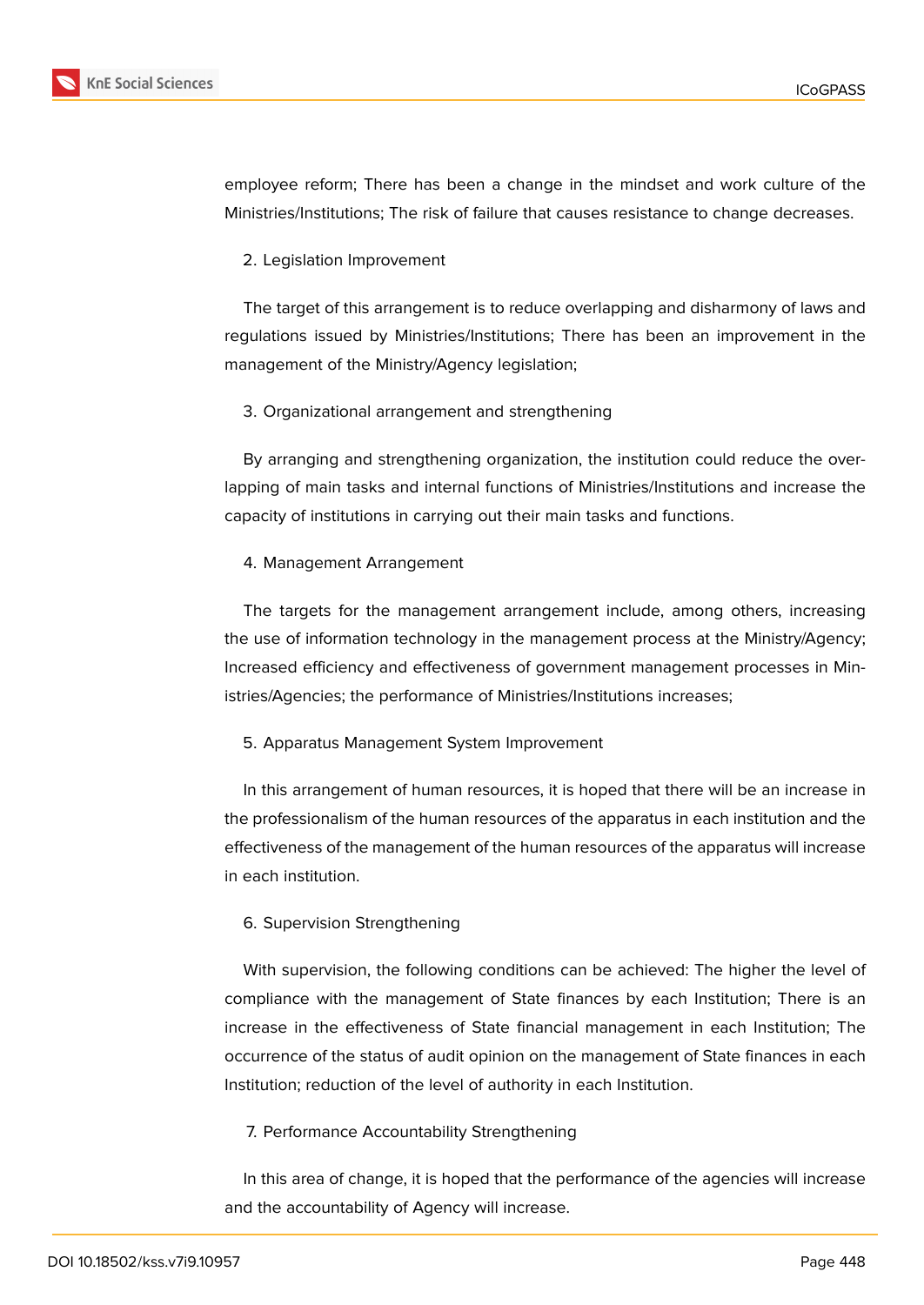8. Quality of Public Services Improvement

The aspect to be achieved in this area is the quality of public services for the community to increase (faster, cheaper, safer and easier to achieve) at the Agency. In addition, the number of service units that obtain service standardization at the Agency is expected to increase and the public service quality index for each Agency will also increase.

Based on the Minister of State Apparatus Empowerment Regulation Number 11 of 2015 concerning the Road Map of Bureaucratic Reform for 2014-2019, each government agency provides the freedom to develop a model for the implementation of its government duties, each government agency can develop a pattern that suits each. Thus, each government agency can provide the flexibility to determine priority programs and activities according to their individual needs and also create innovations that accelerate the implementation of reforms in their respective institutions.

c. Program

Based on the bureaucratic reform policy from central government as mentioned in previous section, all sector of government whether it is local government or central government has to initiate bureaucratic reform in their institution. Local Government of Pinrang Regency initiated some programs for each reform area. These programs were conducted by authorized local government organization/ agency under the supervision of Organization and Management Bureau of Local Secretariat of Pinrang Government. Included in the programs are innovations in public service, local economy growth program, administration management breakthrough, etc. Below are some examples of bureaucratic reform programs for each reform area [11]:

- 1. Change Management: forming bureaucracy reform team and preparing bureaucracy reform roadmap, Monday coffee morning [m](#page-10-9)eeting with the head of local agencies to monitor the progress of bureaucracy reform
- 2. Legislation Improvement: legislation harmonization/ synchronization
- 3. Organizational arrangement and strengthening: organizational evaluation
- 4. Management Arrangement: providing standard operational procedure for each agency, providing local government media center
- 5. Apparatus Management System Improvement: doing workload analysis, planning employee redistribution for placement, providing online form of employee performance target.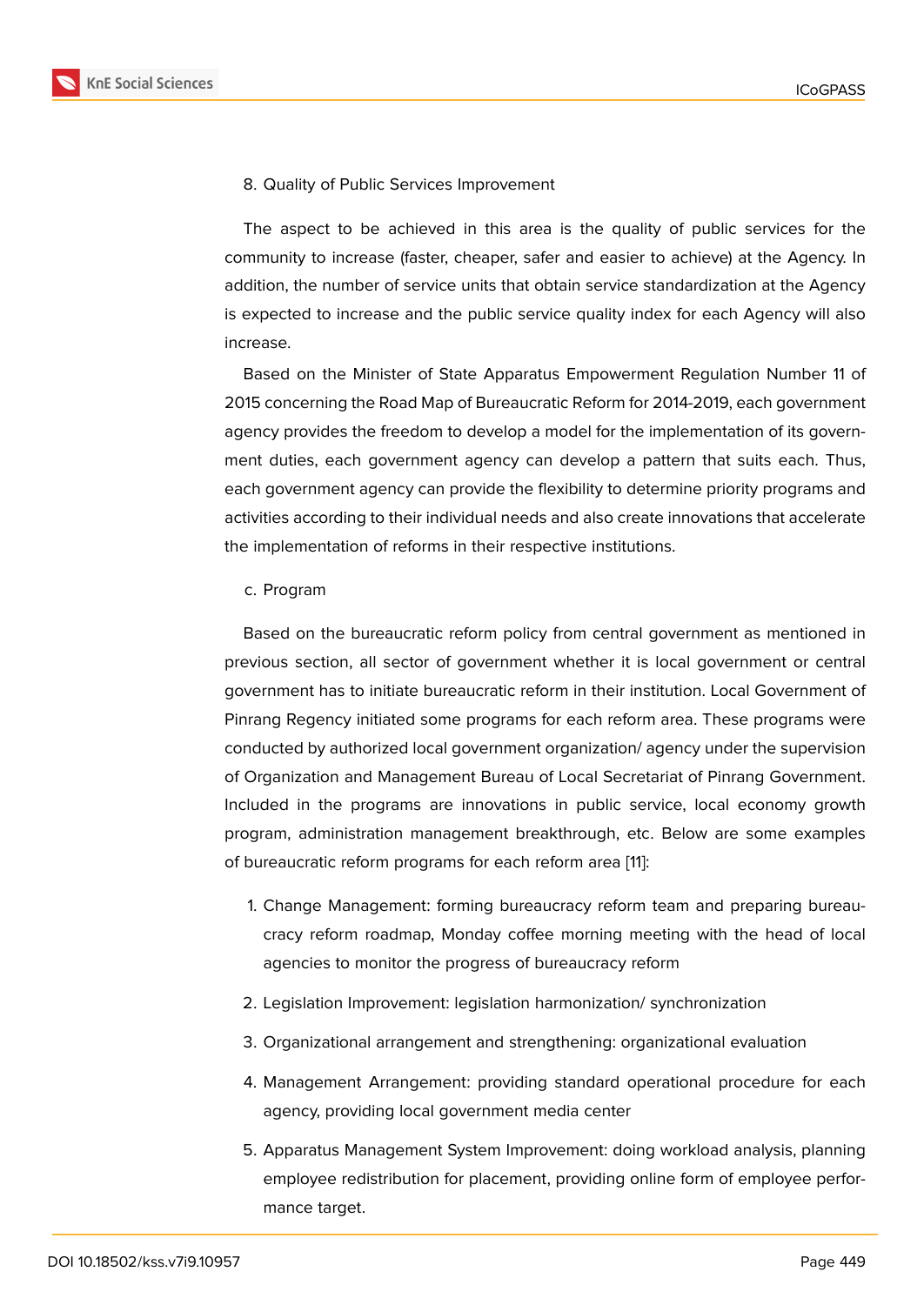- 6. Supervision Strengthening: providing decrees about gratification handling, government internal control system and whistle blowing system
- 7. Performance Accountability Strengthening: providing electronic based performance accountability system
- 8. Quality of Public Services Improvement: initiating integrated one gate service system, initiating public service innovation.
- d. Implementation

Makinde stated that policy implementation is a common and natural problem in developing-country policy policies [12]. According to Egownman in Makinde, the implementation gap is the difference between stated policy objectives and the achievement of planned goals [12]. This is consistent with Norris et al's statements in Hudson et al., who suggest that policies for[mu](#page-10-10)lated at the national level may face difficulties in determining the level of consistency of implementation at the subnational level, particularly if the s[ubn](#page-10-10)ational level has varying degrees of political authority [12]. While ideally bureaucratic reform is purposefully initiated by central government to improve the quality of government administration, the urgency of bureaucratic reform does not seem to be internally grasped by local governments. Some local govern[men](#page-10-10)ts may view it merely as top-down instruction/ policy that they need to do since it is required by the central government. According to Turner, Prasojo, and Sumarwono, incremental changes to processes can be accomplished relatively easily with the support of political and bureaucratic leaders. In organizations where there is a lack of political will to change, such changes will occur much more slowly or not at all. The vision and strategy for reform must be feasible and aligned in order for the vision of world-class bureaucracy to be realized through a concerted effort. A successful reform also necessitates strong and long-term political support [13]. These challenges were also encountered by Local Government of Pinrang Regency. Lack of political will and commitment from each government agencies in the Local Government of Pinrang were obvious since the Bureau of Organization and M[ana](#page-10-11)gement of Local Secretary of Pinrang Regency as the assigned supervisor of bureaucratic reform observed the lack of initiatives and active participation from local agencies. Consequently, the Bureau of Organization and Management of Local Secretary of Pinrang Regency is more proactive in completing and documenting RB activities to cover deficiencies due to lack of commitment from local agencies.

Another implementation gap is in the intradepartmental communication and coordination. The communication and coordination among agencies have not gone well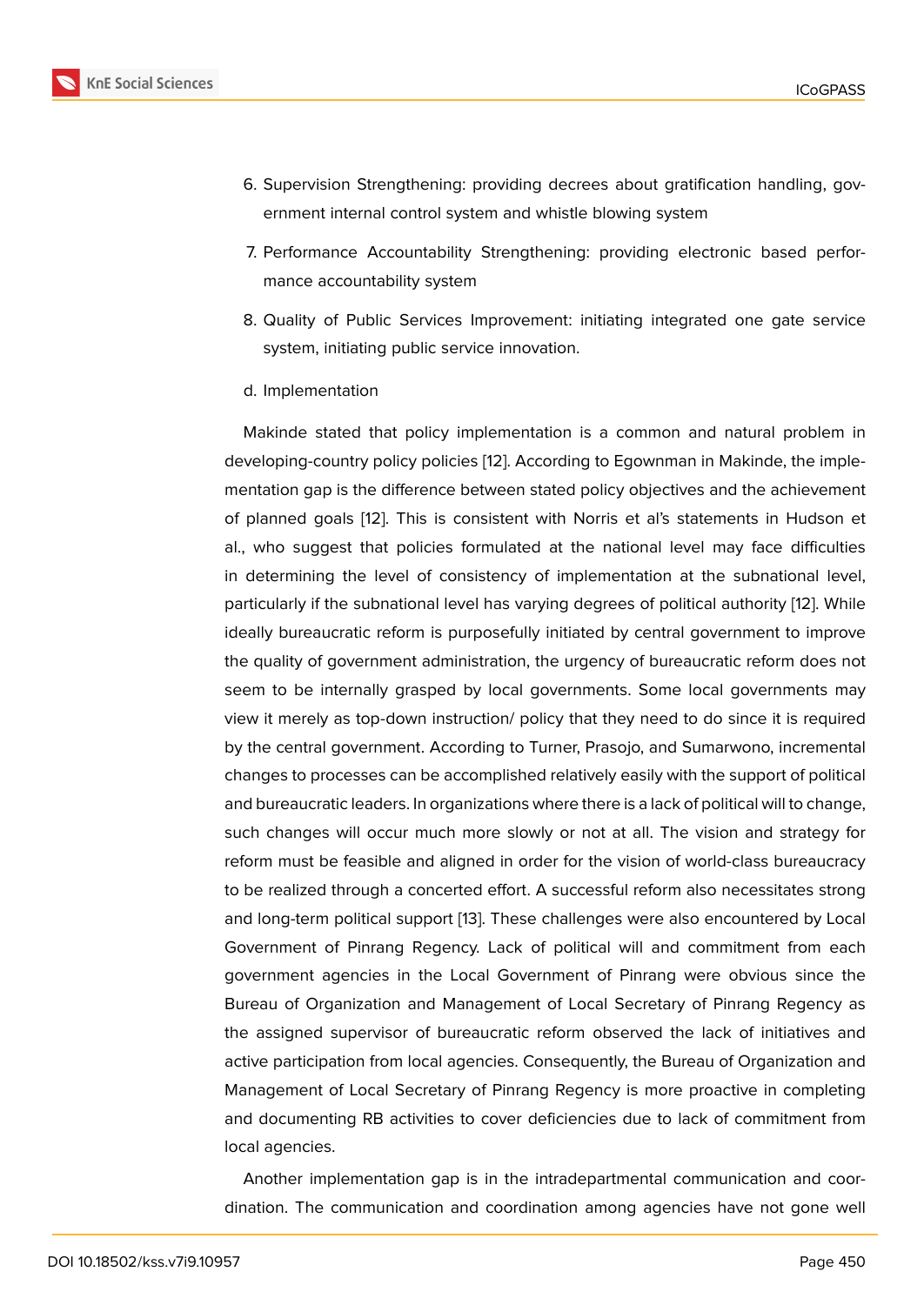



because the local agencies and the Bureau of Organization and Management of Local Secretary of Pinrang Regency seem to be running on their own on the implementation of bureaucratic reform. Each agencies seem to have their own interpretation of what bureaucratic reform is and how to make it work. This is because in the first phase of bureaucratic reform, there were no perception adjustment among agencies. Each agency works solely on their routine workload and put some appropriate programs (appropriately according to their own perception) as part of their bureaucratic reform and then complete the document required for Self-Assessment of the Implementation of Bureaucratic Reform. The documents needed were also a problem since some agencies did not have good record and documentation of their progressing programs.

## **5. Conclusions**

Bureaucratic reform effort in Local Government of Pinrang regency of 2015-2019 has been analyzed using Policy-Program-Implementation-Process (stimulus – policy – program – implementation). Through this analysis, some implementation gaps were identified:

- 1. Local agencies' lack of awareness of the urgency of bureaucratic reform which later causing bureaucratic reform progressed slow and were lack of political will and commitment
- 2. Differences of perception about what bureaucratic reform is, why it needs to be accomplished, and how to reform, since intradepartmental coordination and communication about bureaucratic reform in any kind of forum whether it is training, discussion or workshop of bureaucratic reform was rarely initiated.
- 3. Wrong assumption about bureaucratic reform, such as that bureaucratic reform focuses more on documentation than real action of reform.

To solve these existing problems, it is recommended for Local Government of Pinrang Regency conduct thorough evaluation on the implementation of bureaucratic reform so in the next period (2020-2025), bureaucratic reform could be handled better. The evaluation could cover several aspects:

- 1. Top management political will and commitment
- 2. Perception adjustment among agencies about bureaucratic reform
- 3. Synchronization of bureaucratic reform programs from each agency